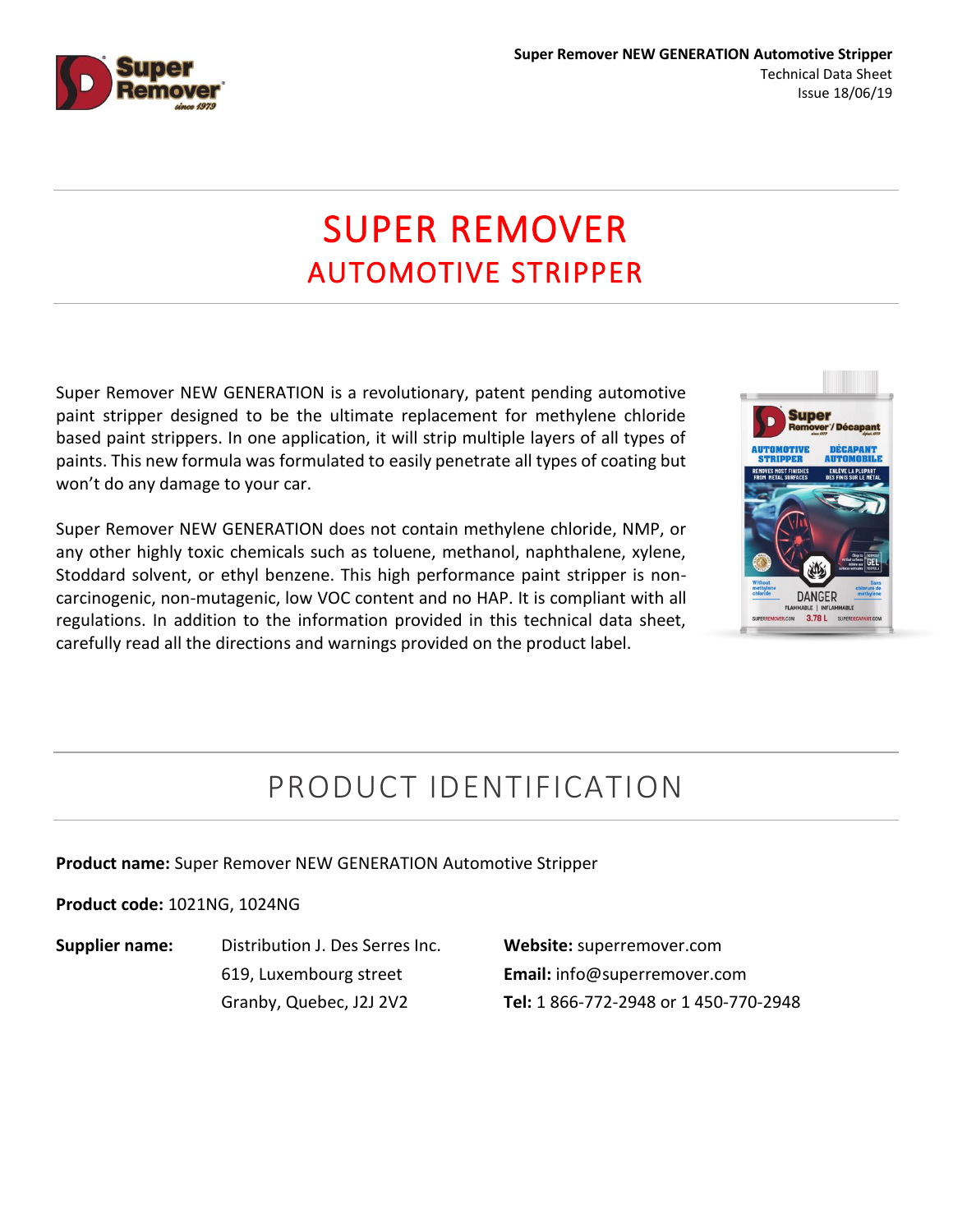

## BEFORE USING THE PRODUCT

#### Personal Protective Equipment:

Always wear protective gloves and clothing as well as eye and face protection when using this product. For adequate hand protection, use Super Remover Stripping Gloves that provide a dual layer of protection (neoprene over natural rubber).

#### Appropriate engineering controls:

- **Residential and professional:** Use in a well ventilated area, preferably use outside. If used indoors, be certain to have a cross ventilation and fresh air circulating across the work area to reduce vapors accumulation.
- **For industrial:** Use local exhaust ventilation or other engineering controls to keep worker exposure to airborne contaminants below any recommended or statutory limits. Use explosion-proof ventilation equipment. The engineering controls also need to keep gas, vapor or dust concentrations below any lower explosive limits:

| Lower flammable/explosive limit | 2.6% at 25 °C  |
|---------------------------------|----------------|
| Upper flammable/explosive limit | 16.0% at 25 °C |

#### Substrate Compatibility:

This product can be used for wood, metal, and concrete. Do not use this product on fiberglass, vinyl, linoleum, rubber, acrylic and plastic substrates. If you have another kind of substrate than the ones listed, please call our toll-free number 1 866-772-2948.

#### Application Weather and Temperature:

For best result, use the product in a shaded area. If the surface is directly exposed to the sun, the product will evaporate and dry faster. If rainfall occurs, water will act as a neutralizing agent and the stripping reaction will stop. The product will provide the best performance if used when ambient temperatures are between 10°C to 30°C. The melting and boiling points for this product are:

| Melting/Freezing point              | $\sim$ -58°C (-72.4°F)  |
|-------------------------------------|-------------------------|
| Initial boiling point/boiling range | $>75^{\circ}$ C (167°F) |

#### Surface Preparation:

Prior to starting your stripping project, be sure that the surface is clean and dry. Protect and cover all areas that are not designated to be stripped.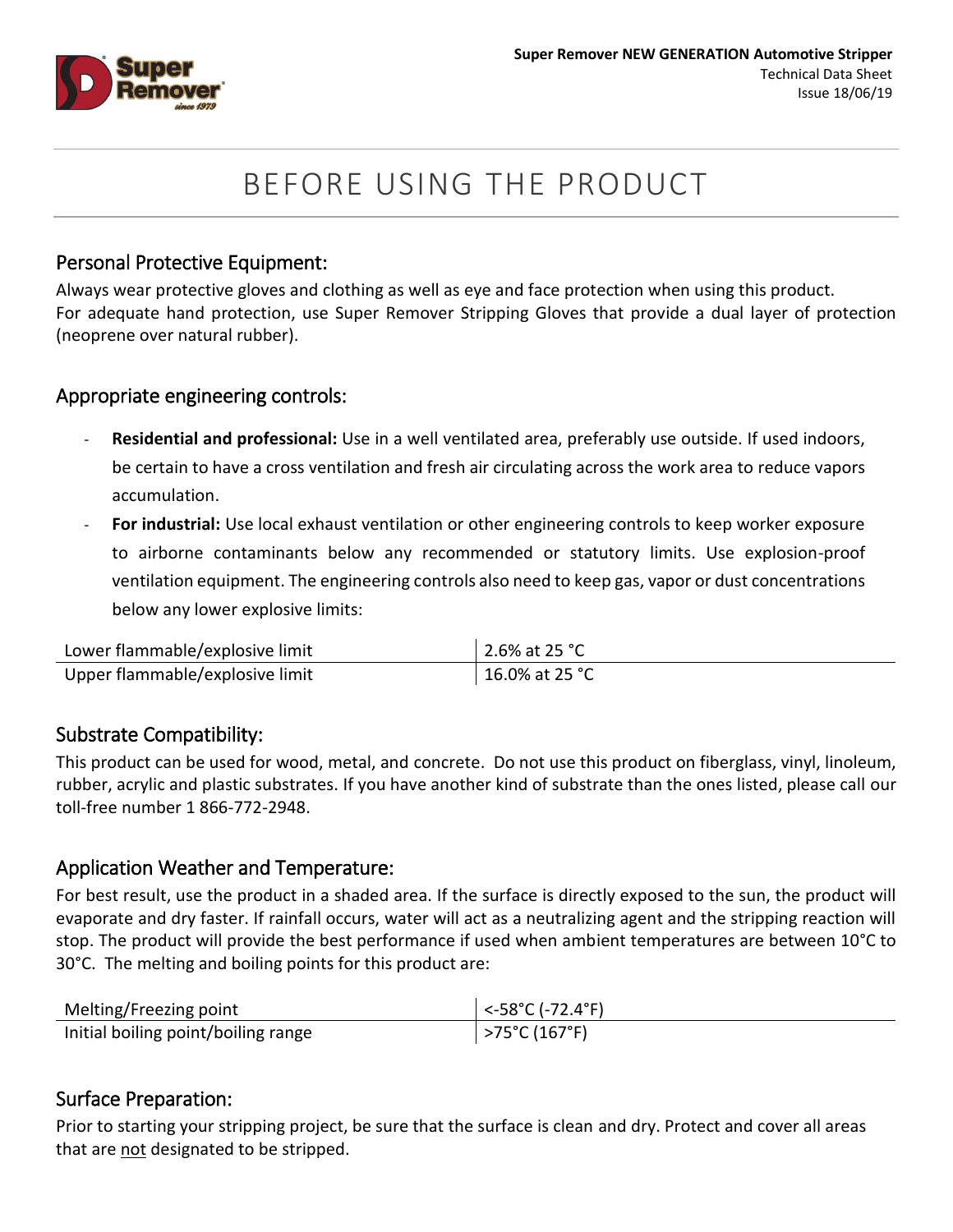

## USING THE PRODUCT

## Opening and Closing the Product:

To open this product, follow the procedure shown on the cap. Open the cap with caution since the contents of the product may be under pressure from excessive temperature variations encountered during shipping and handling. To avoid splatters when opening the cap, place a rag over the safety seal and open carefully. Close the cap tightly after each use, and wipe clean any excess product that is on the surface of the container. Store the container in a cool place, preferably less than 24°C and away from any direct sunlight.

#### Test Area:

It is recommended to first conduct stripping within a small test area for each type of substrate and coating type prior to stripping the entire area. By first stripping a test area, the proper dwell time and thickness to apply the product can be properly determined **for yourspecific stripping project**. If this step is skipped, then it could result in:

1) The need for more than one paint stripper application to complete the stripping project;

2) More paint stripper being applied than necessary to complete the paint stripping project.

### Application Rate:

Super Remover NEW GENERATION provides an average spread rate of approximately 0,75 to 2,4 square meters per Litre (30-100 square feet per gallon). The application rate **may vary based on numerous factors** such as: inside or outside application, horizontal or vertical application, substrate texture, substrate porosity, number of coating layers, and coating type (Refer to APPLICATION TIPS section).

### Application Steps:

- 1. Mask openings and new finish parts to protect them from the paint stripper.
- 2. Clean and sand lightly the surface to be stripped to help with the stripping process.
- 3. Pour a coat of **Super Remover** directly onto the surface to be stripped. Spread evenly and rapidly with a paint brush, using a single stroke in a single direction, to create a uniform layer of 3mm  $(1/8$  in.).
- 4. Apply a polyethylene film directly on the product.
- 5. Let work until the paint softened or blistered, can be left overnight.
- 6. Remove film then use a spatula to remove all the paint, finish with a non-abrasive stripping pad.
- 7. Clean the surface with denatured alcohol or any other metal cleaning solvent.
- 8. Repeat steps 3 to 7 if necessary.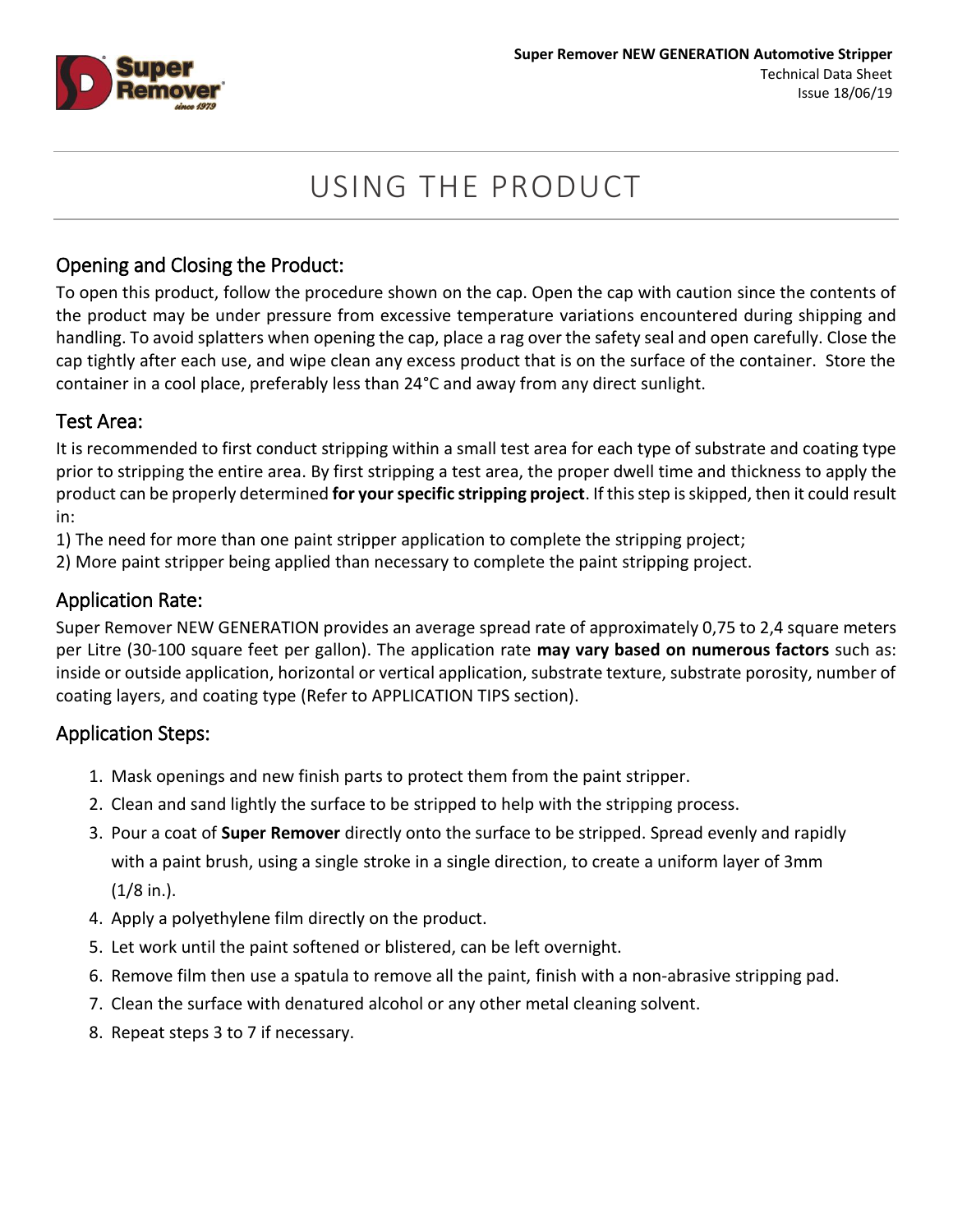

## Application Tips:

- $\checkmark$  For very resistant coatings, apply a plastic film (saran wrap, garbage bag, painter's plastic tarp) over the paint stripper. The plastic film will prevent the paint stripper from drying and stay active for at least 12 hours. Let it sit for several hours or overnight.
- $\checkmark$  For vertical application, best performance is obtained if the product is cold, if your room temperature is below 24°C the viscosity will be ideal. If the product is too hot it will become more liquid. If desired, place the Super Remover NEW GENERATION in its original container in the refrigerator, make sure the cap is closed and well tightened and make it cool down for 1 or 2 hours, this will raise the viscosity.
- $\checkmark$  If possible, place the surface to be stripped horizontally, this way the product will remove more layers in a single application.
- $\checkmark$  For best results, scratch the surface of the coating before applying the product, it will help the product to penetrate the coating faster.
- $\checkmark$  If you poured a thick layer of paint stripper, the stripping residues should still be wet. You can immediately reuse the product to cover another surface to be stripped. The second application will not be as effective but will remove most of the coating. For best result, pour a fresh layer of paint stripper over it.

## AFTER USING THE PRODUCT

### Disposal:

Consult your municipality's regulations on the safe disposal of paint and paint stripper residues, including soiled rags and containers.

### Limited warranty:

Since the seller and the manufacturer do not have any control over the condition and method of application the warranty covers only the replacement of Super Remover NEW GENERATION professional grade product. For any problem, do not return the product to the retailer. Please write to us at [info@superremover.com](mailto:info@superremover.com) or call our tollfree number 1 866-772-2948.

### Further Information:

For tips, questions, information or guidelines before using this product, feel free to contact us by calling our tollfree number 1 866-772-2948 or, visit our website. A safety data sheet is also available on our website in the product section.